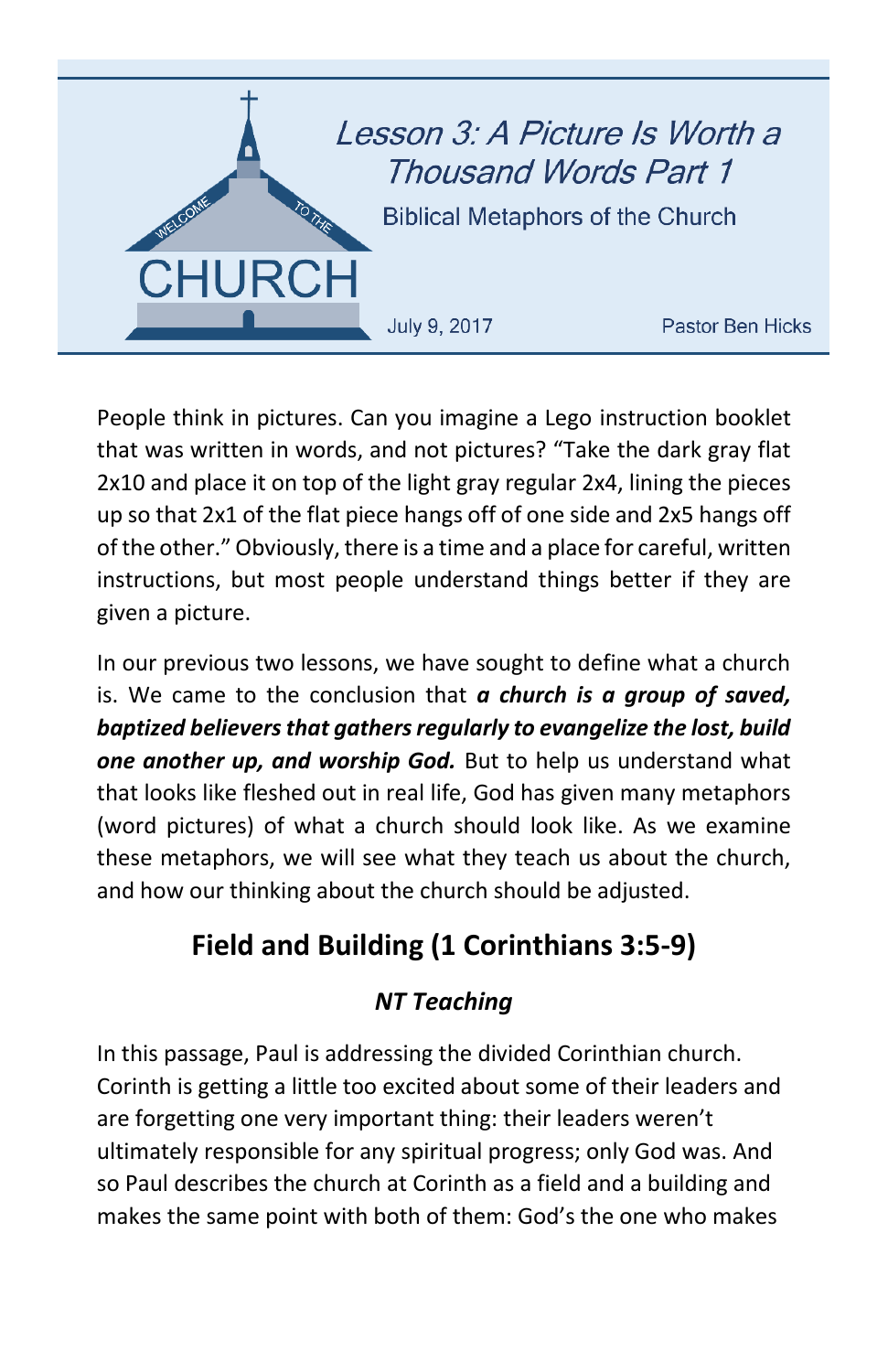things grow and God is the one building things. The majority of this passage deals with God making things grow; something only God can do anyway. Other passages build on the idea that God is the one building his church (cf Ephesians 2:22; Matthew 16:18).

### *Application*

Dynamic leaders don't build churches. Gifted speakers don't build churches. Successful programs, well-crafted mission and vision statements, beautiful facilities, strong worship services, none of these things build churches. God builds the church. Now there is nothing wrong with any of the above listed things, so long as we do not begin to put our hope and trust in them. God chooses to use people, and that should motivate us to get involved. But he's the one who does the work, so that means we should be trusting in him and relying on him.

# **Temple**

### *OT Background*

Tracing out a theology of the temple begins in the garden and ends in the new earth. It starts when the fellowship between God and man is disrupted and continues when God comes to dwell with the people of Israel in the tabernacle (Exodus 40:34-38), and then later in the temple (2 Chronicles 7:1). Then the Holy Spirit leaves in Ezekiel (10:15-19; 11:22-23) but promises to return in a much more dramatic fashion in Joel (2:28-29).

### *NT Teaching*

In the NT, the Spirit is indeed poured out on everyone in Acts 2. God's presence with his people comes to new heights as he now personally indwells them (2 Corinthians 6:16). This means that now the believer is the temple of God, both individually (1 Corinthians 6:19) and corporately (1 Corinthians 3:16-17). All of us enjoy God's presence through the personal work of the Spirit, but there is a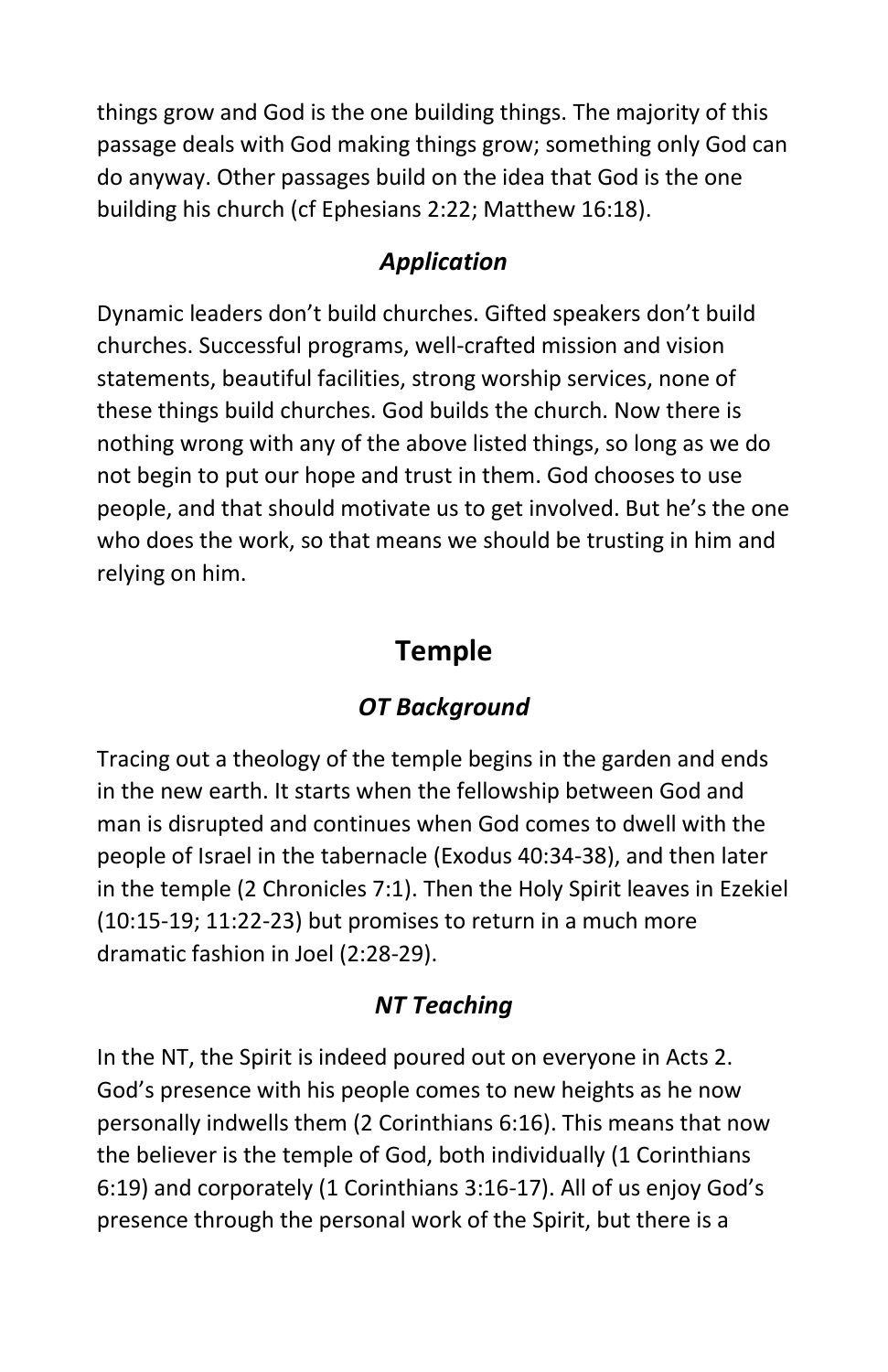unique sense in which God is present when we gather together that he is not when we are alone (Matthew 18:20). As we saw earlier, this is a temple that God himself is building (Ephesians 2:21-22) and it is one in which Christ is the cornerstone (Ephesians 2:20).

### *Application*

Because God dwells within us, that ought to inspire us to live holy lives (1 Corinthians 6:19) and any attempt to split the church is extremely dangerous (1 Corinthians 3:16-17). While we shouldn't split the church, we should as a unified church be separated from the world (2 Corinthians 6:16).

# **Flock**

## *OT Background*

In the OT, God refers to the leaders of Israel as her "shepherds" and warns that he will judge them for their abuse of his people (Ezekiel 34:1-10). In the middle of this warning of judgment, however, he also promises that he will one day himself shepherd his people (Ezekiel 34:11-16).

### *NT Teaching*

The leaders of the church in the NT are also called shepherds in several locations. First, when Christ restores Peter after his betrayal, he gives him the task to "feed my sheep/lambs" (John 21:15-17). Later on, Peter would take these words to heart and would exhort other elders to be faithful in the task of shepherding the flock so that they won't be embarrassed when Christ return (1 Peter 5:1-4). Paul also uses this illustration when speaking to the elders at Ephesus (Acts 20:28-29). It should be noted that English word "pastor" means essentially "shepherd."